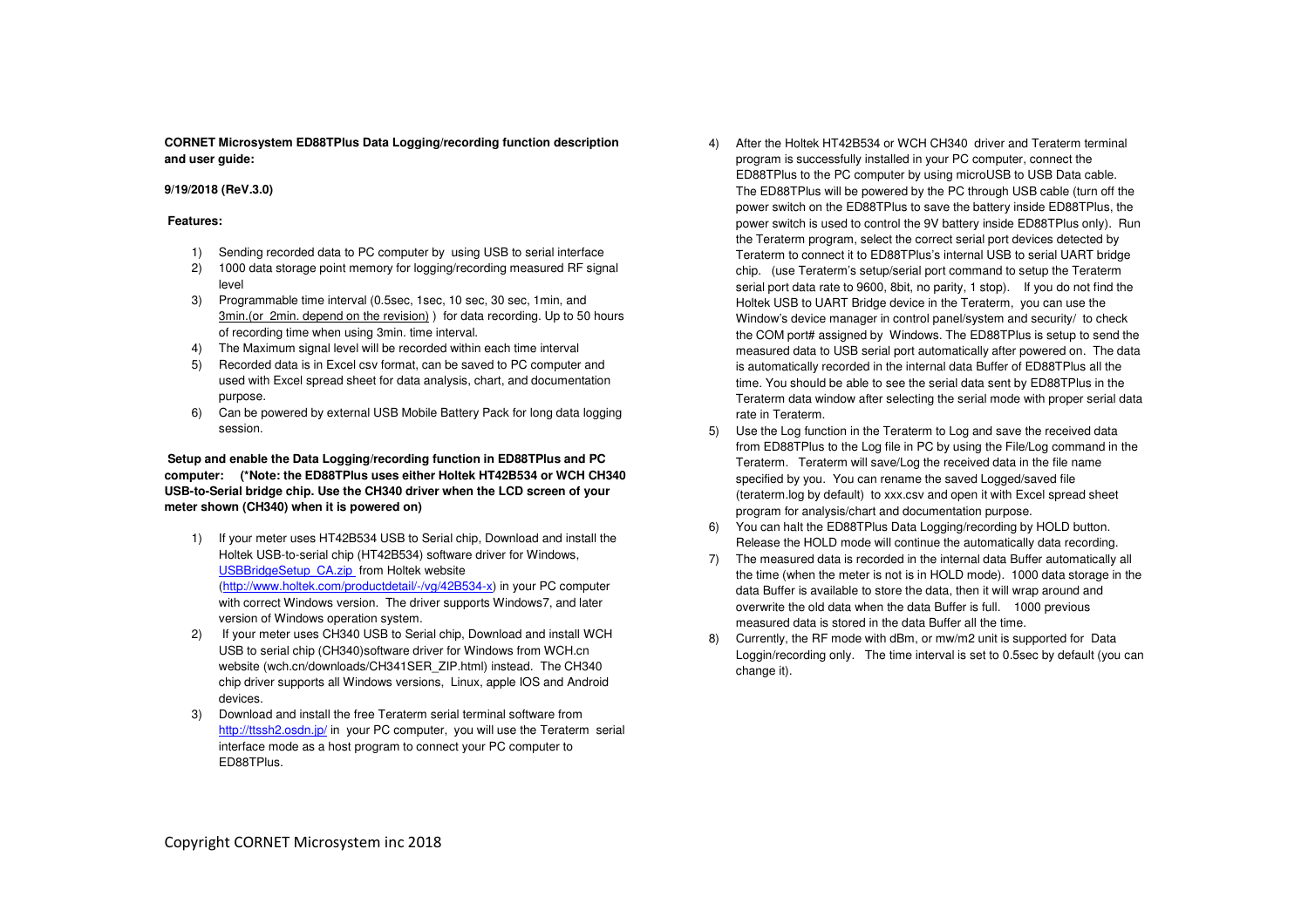### **Data Logging/Recording modes in ED88TPlus:**

- 1) There are 3 data output modes in ED88TPlus Data Logging/recording function. (a) Real time mode (b) Buffer output mode (c) Flashmem output mode.
- 2) Six programmable recording time interval for Logging/recording is available. (0.5sec. 1 sec. 10 sec. 30 sec. 1 min. and 3 min.(or 2min. depend on the revision of the meter).) Measured data is recorded to the internal data Buffer by time interval, the Maximum signal level within each time interval is recorded and saved to the internal data Buffer. 1000 data storage location in the data Buffer is available, therefore if the time interval is 0.5 sec. you can record up to 500 second of data. It is possible to store 50 Hours of data if the time interval is set to 3 minutes. You can turn off the automatic data logging/recording by setting the time interval to "OFF"
- 3) In Real time mode, the meter output the real time measured data to serial port each time interval. Both signal level and frequency of the data is output to serial port in Real-time mode.
- 4) In Buffer output mode, the 1000 recorded data in data Buffer is sent to serial port. (only signal level is output to the serial port in Buffer output mode). The output data is sent from the current data first then the previous 1000 data in backward sequence.

 The data Buffer is high speed SRAM memory, the data in data Buffer will get lost when the meter is power off. You can save the data Buffer data to Flash memory first if you want to keep the recorded data in the data Buffer after power off the meter.

- 5) In Flashmem output mode, the 1000 saved data in the internal Flash memory will be sent out to serial port. The output data is sent from current data first then the previous 1000 data in backward sequence. The recorded data in Flashmem will not get lost after meter power off.
- 6) The Typical application sequence for Data Logging/recording in the field is: power-on meter-->measure the signal around area-->get into Logger setup mode-->save the data in Buffer to Flashmem--> power off the meter--> Go back to office--> connect the MicroUSB cable from ED88TPlus to PC computer--> run Teraterm program in PC--> enable the file Log function in Teraterm--> get into meter's Logger setup mode--> select the Flashmem output mode--> start sending data to PC--> change the Logged file name from xxx.log in PC to xxx.csv --> open the renamed logged file in Excel spread sheet program using .csv format--> analyze and chart the data in Excel spread sheet.

### ED88TPlus Data Logger/Recording setup command:

- 1) Push and hold the "->" key and click the "MODE" key then release the -> key to get into the ED88TPlus Logger setup mode, use the "->" key to move the cursor, use the "<-" key to activate the selection.
- 2) Logger Setup menu:

(EXIT) Logger Setup --- exit the setup mode

- 1) Data2Send -- select data from Realtime, or data Buffer or Flashmem to serial port
- 2) Send data -- start sending the 1000 logged data from selected source to serial port, It might take a while, please wait until it is finished
- 3) Logg time -- change the time interval of recording, (0.5 sec, 1 sec, 10 sec, 30 sec, 1 min, 3 min. (or 2min. depend on the revision of the meter ), and OFF)
- 4) Clear buffer clear data Buffer to all zero
- 5) Save config -- save the new Logger setup/configuration
- 6) RESET config RESET the Logger setup/configuration to default
- 7) Save to Flashmem --- save the recorded data in data Buffer to Flash memory, so data will not get lost after meter power off

**Note1:** You can have both 1000 new data stored in data Buffer and 1000 old data already stored in Flashmem at the same time, each with its own recording time interval. You do not have to save the new data in the data Buffer to Flashmem (overwrite the data already in Flashmem) if you can connect the ED88TPlus to PC computer's USB port without losing the power of meter, ( use the internal 9v battery) and then send both the data in Buffer and in Flashmem to PC computer for analysis. This way you can effectively have 2000 data storage for Logging/recording. **Note2:** Check your MicroUSB cable to make sure it is the sync cable for PC communication (not battery charging only cable), some of the MicroUSB cable included in USB Mobile Battery Pack is only for battery charging only, not for communication to PC computer.

 **Note3:** Check your USB Mobile Battery Pack to see if it will power down by itself when the output current is lower than some number. Avoid the older type of USB Mobile Battery Pack which is designed for charging the mobile phone internal battery and it will auto power down itself when the charging is done or output current is lower to some threshold. Use a USB Mobile Battery Pack (ex. PNY AD5200) which will "not" auto power down for ED88TPlus for long data logging session. (the typical current consumption of ED88TPlus is 55mA in RF mode )